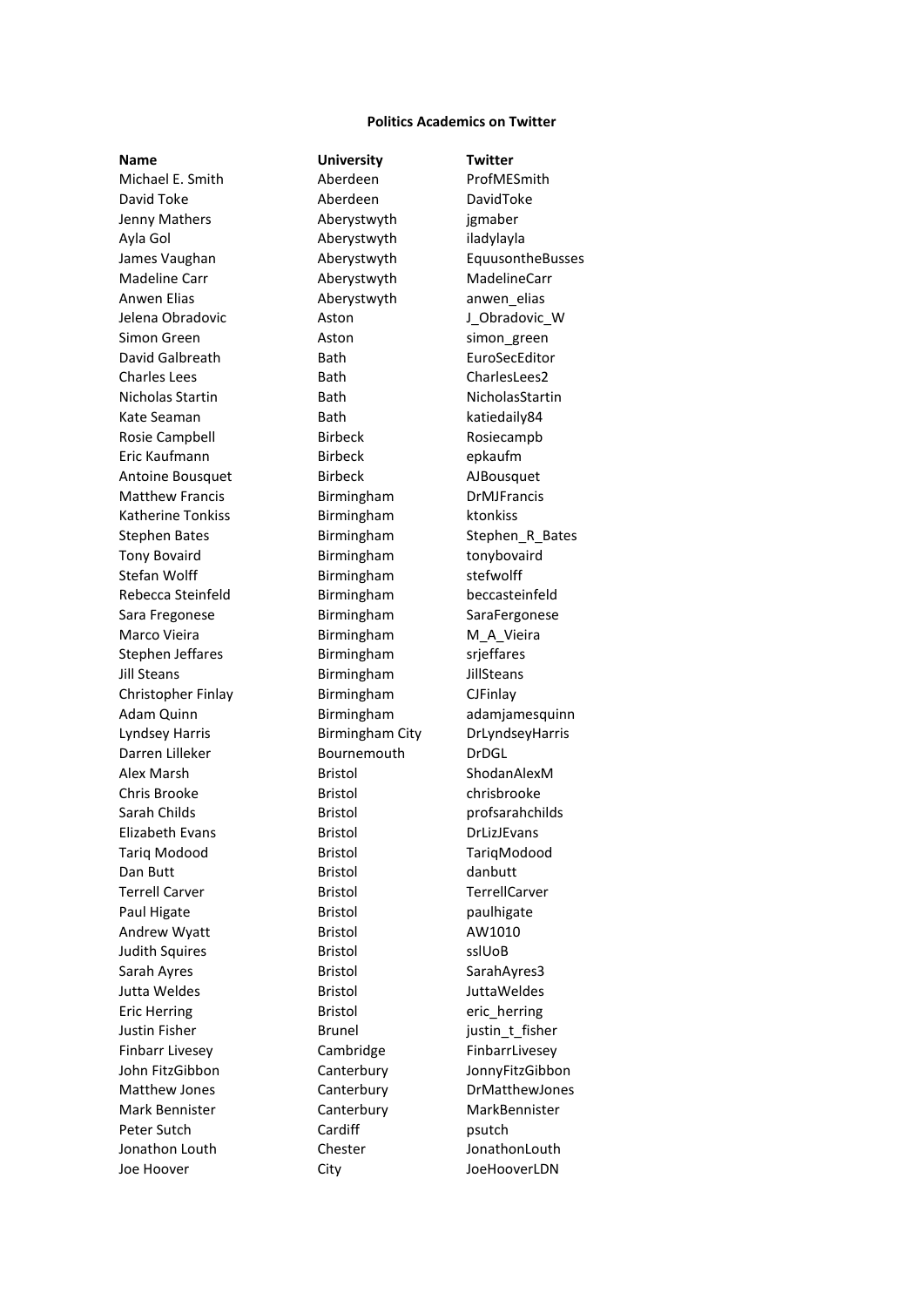Matt Qvortrup Cranfield drqvortrup Colin Corpus De Montfort ProfCopusLG Jonathan Davies De Montfort JonathanDavies0 Christopher M. Davidson Durham dr davidson Ian Greener Durham ijgreener Thom Brooks **Durham** thom brooks Olli Hellmann Durham OlliHellmann Andrew Neal **Edinburgh** Edinburgh AndrewWNeal Jo Shaw **Edinburgh** joshaw Sara Rich Dorman **Edinburgh** afr pol Xavier Guillaume **Edinburgh** xaf san Nicola McEwen **Edinburgh** McEwen Nicola Colin Fleming **Coling Edinburgh** Colin\_Fleming77 Jude Murison Edinburgh JudeMurison Jana Hönke **Edinburgh** PoCoSecurity WJ Dorman **Edinburgh** WJ Dorman Stephen Osborne **Edinburgh** StephenOsborne1 Todd Landman **Essex** Essex **DrToddLandman** Thomas Scotto **Essex** tjscotto Doug Stokes **Exeter Exeter profdws** Jonathan Githens-Mazer Exeter githensmazer Catherine Farrell Glamorgan CatherineFarre Adam Tomkins **Glasgow** ProfTomkins Iain Docherty **Glasgow** iaindocherty Christopher Carman Glasgow cjcarman Stewart Davidson Glasgow Caledonian Dr\_S\_Davidson Simon Griffiths Goldsmiths SPGriffiths James Martin **Goldsmiths** profjamesmartin Peter Matthews **Herriot-Watt** urbaneprofessor Pete Woodcock **Huddersfield** petewoodcock Andrew Crines **Huddersfield** AndrewCrines Shaun McDaid **Huddersfield** DrShaunMcDaid Lord Norton of Louth Hull Hull LordNortonLouth Catherine Baker Hull Hull richmondbridge Matthew Ford **Hull** Hull **Warmatters** Christina Leston-Bandeira Hull estrangeirada Richard Woodward **Hull** Hull R Woodward162 Simon Lee Hull Hull ENGLISHFUTURES Raphael Cohen-Almagore Hull almagor35 James Connelly **Hull** Hull JamesConne Caroline Kennedy **Hull** Hull kennedycdog Elizabeth Monaghan Hull ElizaMonaghan David Lonsdale **Hull** Hull **DrLonsdale** Linda Ahall **Keele** Linda Ahall **Keele** Linda Ahall Gülnur Aybet Kent Kent Gulnuray Ruth Blakeley **Kent** Kent **Ruth** ruthblakeley Richard Whitman Kent Monnet musings Adrian Pabst **Kent** Kent AdrianPabst1 Philip Cunliffe **Kent** Kent thephilippics Charles Devellennes Kent CDevellennes Govinda Clayton **Kent** Kent GovClayton Anne Hammerstad Kent Kent annehammerstad Edward Morgan-Jones Kent Kent EdMorganJones Alex Callinicos **King's** alex callinicos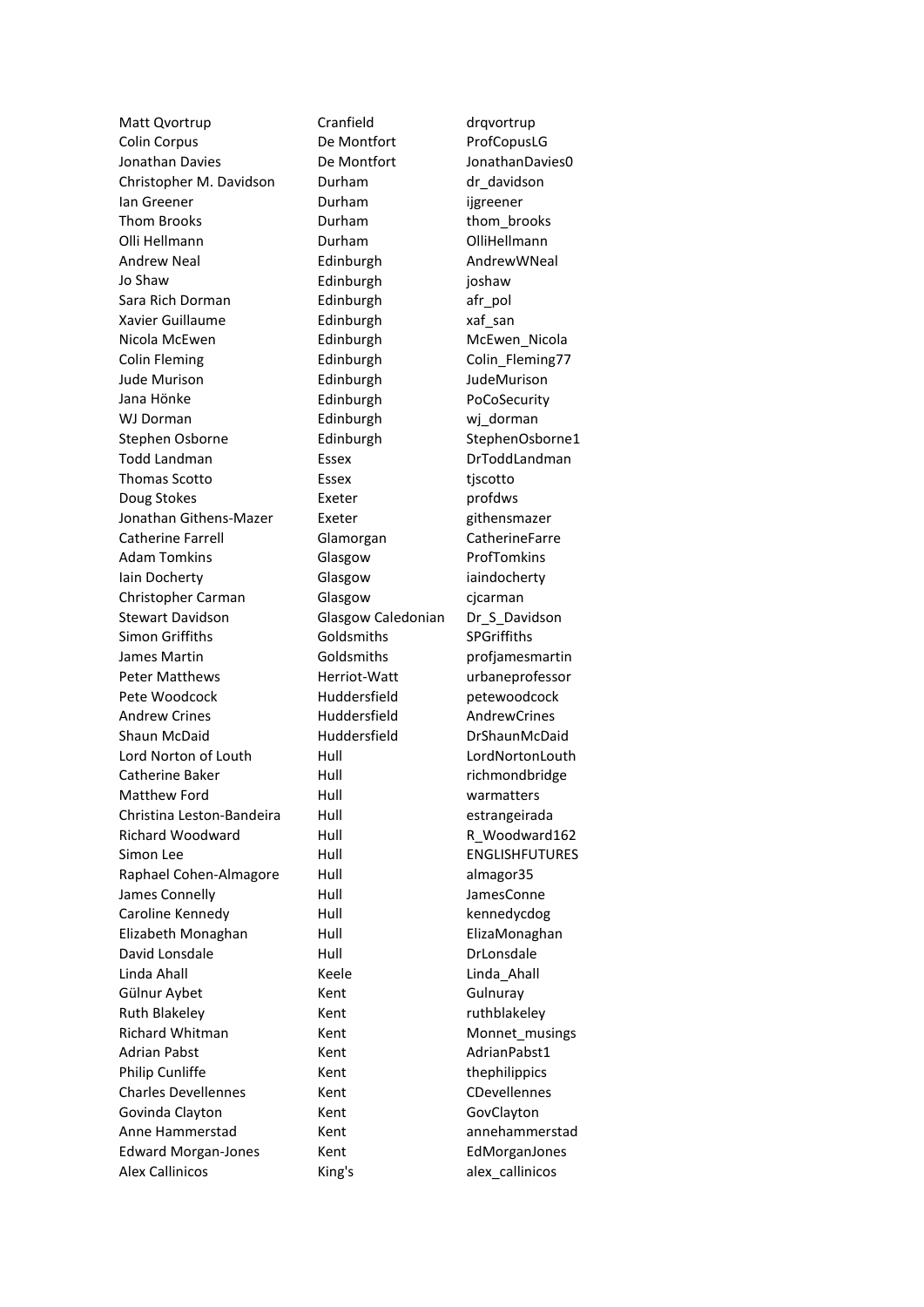Peter R. Neumann King's **PeterRNeumann** Christine Cheng Theory Cheng Christine Cheng Christine David Ucko King's David Ucko Jake McDonald King's iackmcd83 Ruben Ruiz-Rufino King's Truizrufino Raya Kardasheva King's RayaKardasheva Claudia Aradau King's claudia\_aradau Adrian Blau King's Charles Blau King's DrAdrian Blau Alexandre Afonso King's alexandreafonso Lee Savage The LMSavage King's The LMSavage Robin Pettitt Kingston Kingston RobinPettitt Jonathan Gilmore Kingston DrJohnnyGilmore Christopher May Lancaster chrismayLU Simon Mabon **Lancaster** drmabon Richard Hayton **Leeds Richard\_Hayton** Mark Monaghan **Leeds** mpmon Jason Ralph Leeds Leeds JasonRalph4 Derek Edyvane **Leeds** DerekEdyvane Richard Whitaker **Leicester Leicester** RickWhitaker Laura Morales **Leicester** Leicester lauramdu Philip Lynch Leicester DrPhilipLynch Andrew Futter **Leicester Leicester** andrewfutter Helen Dexter Leicester UrbanGriller Stephen McKay **Lincoln** Christian Lincoln Christian SocialPolicy Nicola Headlam Liverpool networknicola Laura McAllister Liverpool LauraMcAllister Stuart Wilks-Heeg Liverpool StuartWilksHeed Jon Tonge Liverpool JonTonge David S. Mood **Liverpool** David S Moon Stephanie Petrie Liverpool StephaniePetrie1 Claes Belfrage **Liverpool** Claes Belfrage Helen Drake **Loughborough** FrancoBrit Natalie Martin **Mataliemartin** Loughborough drnataliemartin Rob Dover **Loughborough** robdover Hugh Atkinson **LSBU** HughAtkinson Kristian Ulrichsen LSE Dr\_Ulrichsen Patrick Dunleavy **LSE** PJDunleavy Olaf Cramme LSE black black black black black black black black black black black black black black black black James Ker-Lindsay **LSE** JamesKerLindsay Simon Hix LSE simonjhix Kenneth Benoit **LSE** kenbenoit Henning Meyer **LSE** hmeyerUK Jonathan Hopkin **LSE** irhopkin Robert Falkner Matter LSE black and the robert falkner Stefano Pagliari **LSE** LSE SPagliari Stephanie Rickard **LSE** SJRickard Lauren M. Phillips **Lauren M. Phillips** Will Bartlett **LSE** USE WillBartlett2 Norman Geras **Manchester** Manchester normblog Robert Ford Manchester robfordmancs Colin Talbot **Manchester** colintalbot Andrew Russell Manchester PoliBlogManc Jane Green Manchester DrJaneGreen Francesca Gains Manchester FrancescaGains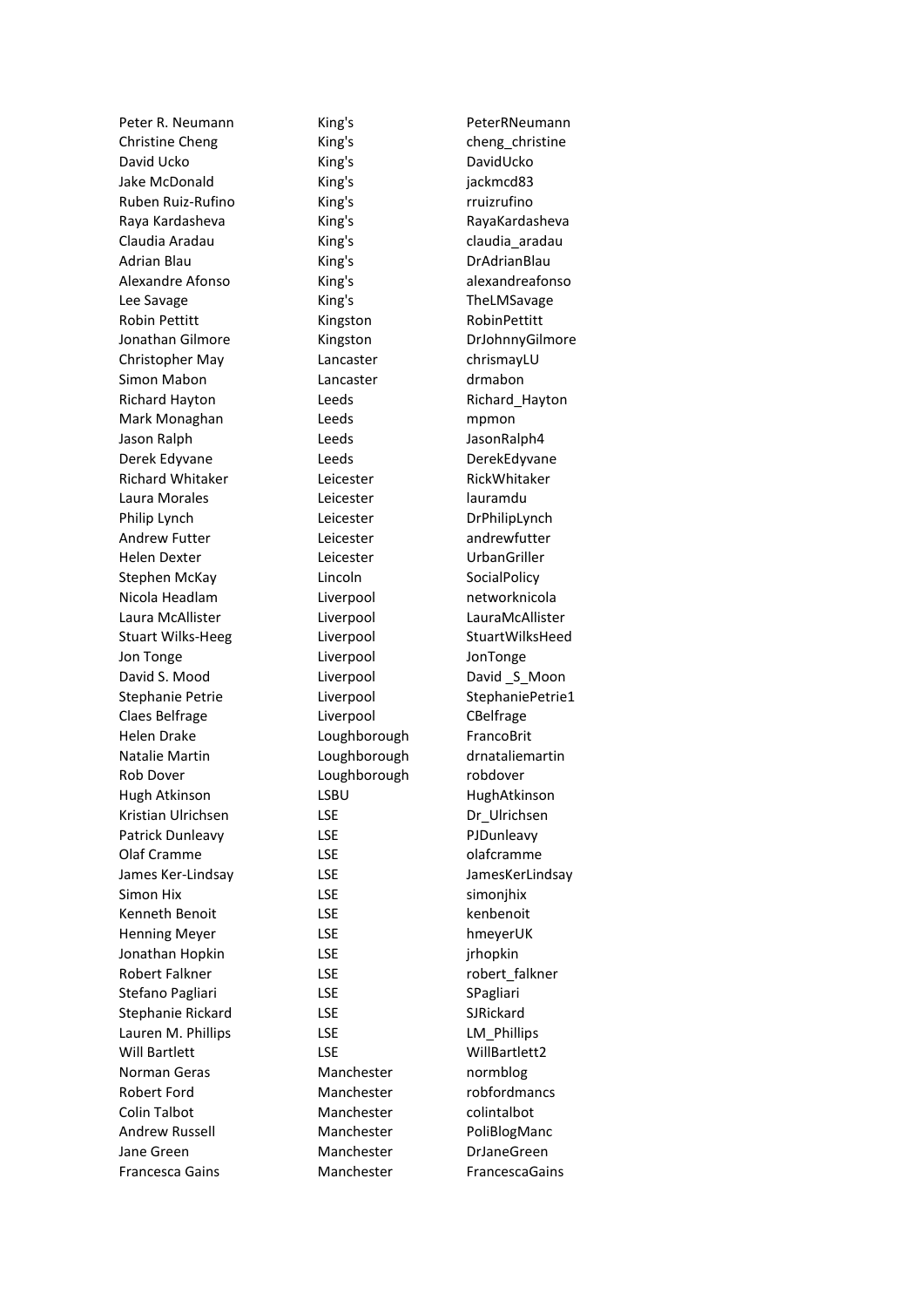David Richards Manchester po1dr Claire Annesley Manchester ClaireAnnesley Maria Sobolewska Manchester smthgsmthg Rachel Gibson Manchester rchlgibson4 Rorden Wilkinson Manchester RordenWilkinson Nick Turnbull Manchester micktmanchester Stuart Shields Manchester docstushi Kyle Grayson Newcastle chasing dragons Martin Coward **Newcastle** Memories **Martin** Martincoward Simon Philpott **Newcastle bombersimon** Matt Davies **Newcastle Matt Davies** Mewcastle mattspikedavies Philip Cowley **Nottingham** philipjcowley Andreas Bieler **Nottingham** Andreas\_Bieler Jon Sullivan **Nottingham** jonlsullivan Adam Morton **Nottingham** AdamDavidMorton Emily Robinson Nottingham ea\_robinson Paul Heywood Mottingham pmheywood Helen Williams **Nottingham** drhmwilliams Mark Stuart **Mark Stuartie Stuartie** Nottingham MarkieStuartie Katharine Adeney **Nottingham** katadeney Elias Dinas **Nottingham** EliasDinas Rory Cormac **Nottingham** RoryCormac Andrew Mumford **Nottingham** apmumford Anja Neundorf Nottingham AnjaNeundorf Jan Meyer-Sahling **Nottingham** MeyerSahling Chun-Yi Lee Nottingham chunyilee1 Matthew Goodwin **Nottingham** GoodwinMJ Steven Fielding **Nottingham** PolProfSteve Miwa Hirono **Nottingham** MiwaYang Vanessa Pupavac **Nottingham** Vpupavac Mathew Humphrey **Nottingham** MathewlHumphrey Matthew Ashton Mottingham Trent DrMatthewAshton Liam McCarthy **Nottingham Trent** LiamPM Becca Reilly-Cooper Oxford boodleoops Marc Stears **Canadian Control Control March Stears** Oxford mds49 Helen Margetts **Oxford** HelenMargetts Stuart White **Canadian Control** Oxford StuartGWhite Scott Blinder **Scott Blinder** Oxford Scott Blinder Ruth Dixon Cxford ruth\_dixon Stephen Fisher Cxford StephenDFisher Carlos Vargas-Silva **Carlos Contracts** Oxford Cvar Sil Chris Prosser Oxford caprosser Thomas Hale **Calculation** Oxford thomasnhale Adam Ritchie **Canadian Contract Contract Adam Adam in Adam in Adam in Adam in Adam in Adam in Adam in Adam in A** Mikko Kuisma Oxford Brookes DrMKuisma Thomas Oliver **Calcular Contract Contract Contract Contract Contract Contract Contract Contract Contract Contract Contract Contract Contract Contract Contract Contract Contract Contract Contract Contract Contract Contract** Stephen Hurt Oxford Brookes DrStephenHurt Chris Hesketh Oxford Brookes Hesketh1981 Patrick Holden Plymouth PatrickHolden1 Rory Shand **Plymouth Plymouth** roryshand Peter Starie **Portsmouth** stariep Ian Elliott **Ian Elliott** Cueen Margaret ian c elliott Richard Kerley **Calculary Queen Margaret** RichardKerley Tim Bale **Cueen Mary** ProfTimBale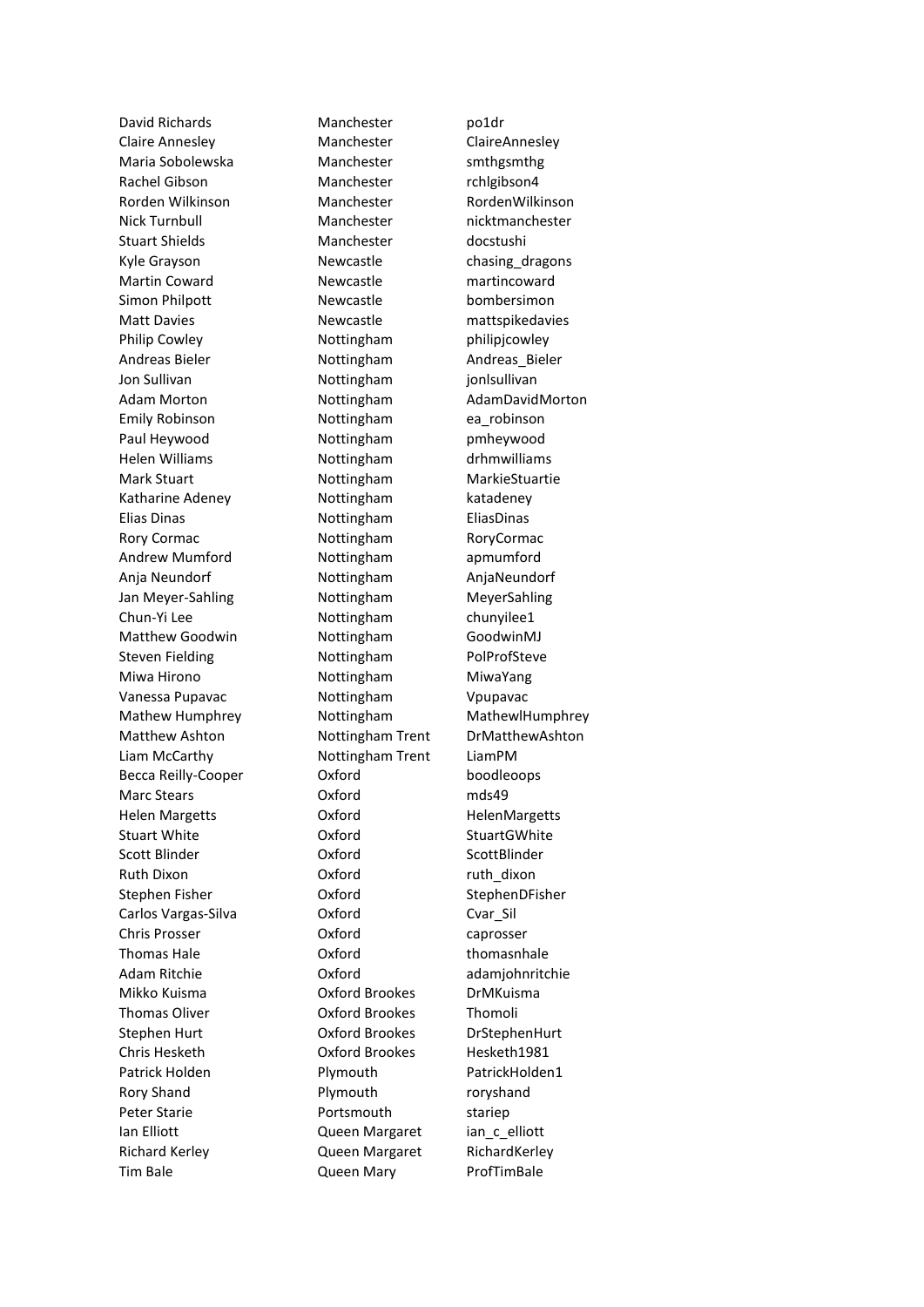Rainbow Murray Queen Mary RainbowMurray Lee Jones **Cueen Mary** DrLeeJones Bryan Mabee **Calculates** Queen Mary Bryan Mabee Adam Fagan **Calculation Calculation Cueen Mary AdamFagan24** Yvonne Galligan Queen's Belfast ygalligan Elodie Fabre Queen's Belfast EloFabre Alan Renwick Reading alanjrenwick James Boys Richmond/King's jamesdboys Andrew Chadwick **Royal Holloway** andrew chadwick Ben O'Loughlin **Royal Holloway** Ben OLoughlin Alasdair Pinkerton Royal Holloway AlPinkerton Alister Miskimmon Royal Holloway amiskimmon Lara J. Nettelfield **Royal Holloway** LINettelfield James Sloam Royal Holloway James\_Sloam Jocelyn Evans Salford Guide States School and School and School and School and School and School and School and School and School and School and School and School and School and School and School and School and School and Martin Bull **Salford** ProfMartinJBull **Martin** Nicola Phillips **Sheffield** phillipsnicola1 Matthew Flinders Sheffield PoliticalSpike Kate Dommett Sheffield KateDommett Graham Harrison Sheffield maendeleo2110 Laura Hammond SOAS lhammondsoas Phil Clark SOAS philclark79 Mike Jennings **SOAS** mikejennings101 Will Jennings Southampton drjennings Gerry Stoker Southampton ProfStoker David Owen Southampton rdavidowen Russell Bentley **Southampton** BentleyRussellK Matthew Ryan Southampton mattygryan Paul Cairney **Cairney Paul CairneyPaul** Neil McGarvey Strathclyde NeilMcGarvey Jack Holland **Surrey Surrey BrJackHolland** Simon Usherwood Surrey Surrey Usherwood Roberta Guerrina **Surrey Surrey RGuerrina** Mike Aaronson Surrey MikeAaronson Maxine David **Surrey** MaxineDavid Theofanis Exadaktylos Surrey Surrey EUforeignpolicy Laura Chappell **Surrey Chappell** Surrey **Lauracchappell** Alex Warleigh-Lack Surrey AlexEUProf Marie Breen Smyth Surrey MBreenSmyth1 Daniel Hough Sussex TheDanHough Luke Martell **Sussex Sussex Sussex** *Iukemartell* Paul Taggart Sussex PaulAdamTaggart Aleks Szczerbiak Sussex AleksSzczerbiak Paul D. Webb Sussex PaulDWebb1 Lee Jarvis Swansea LeeJarvisPols Peter John 
UCL

UCL

versuch the beterjohn10 Jason Dittmer **UCL** UCL RealJDittmer Sean Hanley **CL** UCL **DrSeanHanley** Sean Hanley **CL** UCL **DrSeanHanley** Janice Morphet **UCL** UCL janicemorphet Eric Gordy **UCL** EricGordy David Hudson **UCL** UCL davidelvis Allan Sikk UCL allansikk David Milne UEA UEA davidjmilne2